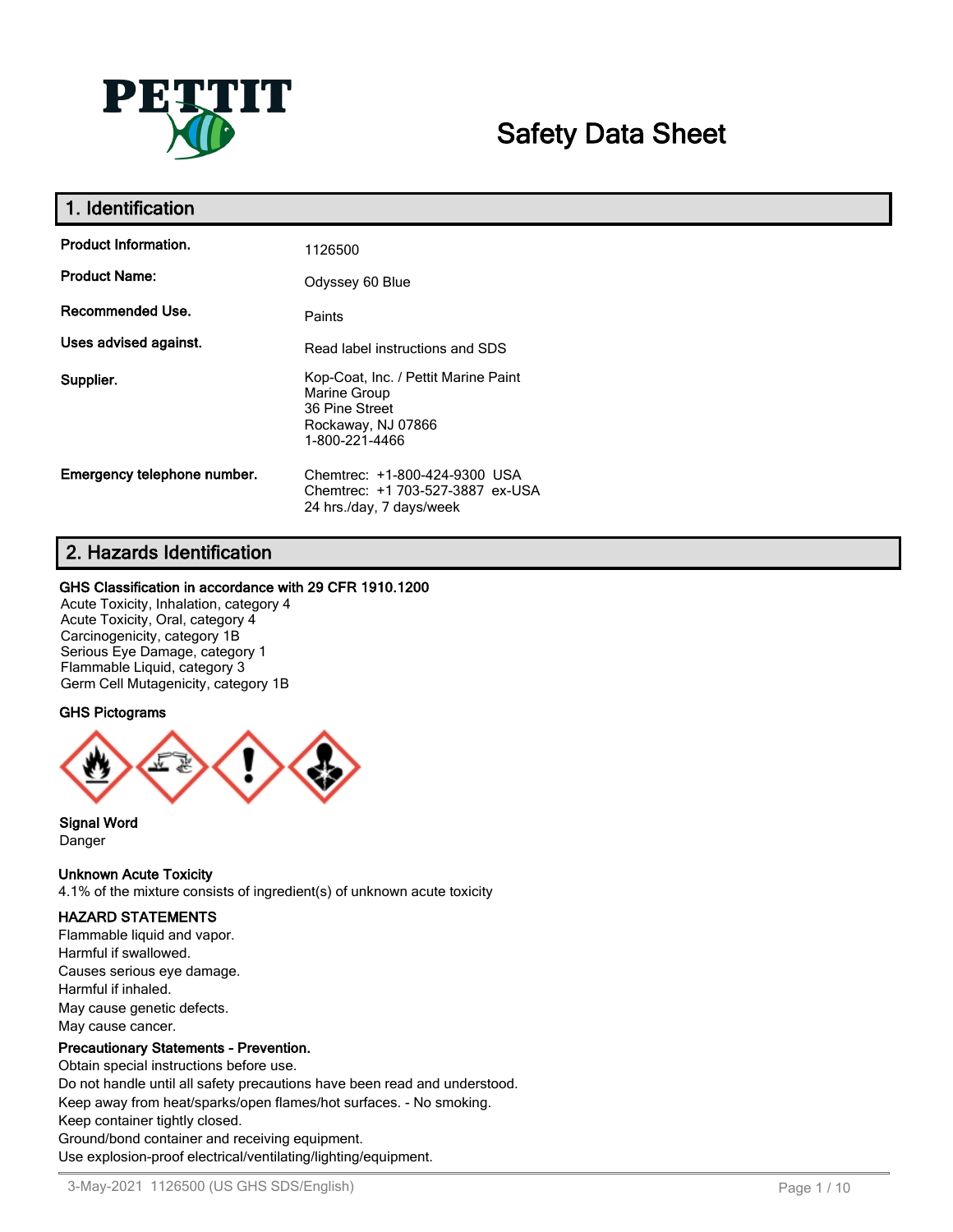Use only non-sparking tools. Take precautionary measures against static discharge. Avoid breathing dust/fume/gas/mist/vapors/spray. Wash face and hands and any exposed skin thoroughly after handling. Do not eat, drink or smoke when using this product. Use only outdoors or in a well-ventilated area. Wear protective gloves/protective clothing/eye protection/face protection

#### **Precautionary Statements - Response.**

If swallowed: Call a poison center/doctor if you feel unwell.

If on skin (or hair): Take off immediately all contaminated clothing. Rinse skin with water/shower.

If inhaled: Remove person to fresh air and keep comfortable for breathing.

If in eyes: Rinse cautiously with water for several minutes. Remove contact lenses, if present and easy to

do. Continue rinsing.

If exposed or concerned: Get medical advice/attention.

Immediately call a poison center/doctor.

Rinse mouth.

In case of fire: Use  $CO<sub>2</sub>$  dry chemical or foam to extinguish.

#### **Precautionary Statements - Storage.**

Store in a well-ventilated place. Keep cool. Store locked up.

#### **Precautionary Statements - Disposal.**

Dispose of contents in accordance with local/regional/national/international regulations.

## **3. Composition/Information on Ingredients**

| <b>Chemical Name</b>                        | CAS-No.        | <u>Wt. %</u> |
|---------------------------------------------|----------------|--------------|
| Cuprous oxide                               | 1317-39-1      | 50-75        |
| n-Propanol                                  | $71 - 23 - 8$  | $2.5 - 10$   |
| Zinc oxide                                  | 1314-13-2      | $2.5 - 10$   |
| Solvent naphtha (petroleum), light aromatic | 64742-95-6     | $2.5 - 10$   |
| <b>Titanium Dioxide</b>                     | 13463-67-7     | $1.0 - 2.5$  |
| Cupric Oxide                                | 1317-38-0      | $1.0 - 2.5$  |
| 1,2,4-TRIMETHYLBENZENE                      | $95 - 63 - 6$  | $1.0 - 2.5$  |
| Copper (as Cu Dust & Mists)                 | 7440-50-8      | $1.0 - 2.5$  |
| Diatomaceous Earth, flux-calcined           | 68855-54-9     | $0.1 - 1.0$  |
| <b>XYLENE</b>                               | 1330-20-7      | $0.1 - 1.0$  |
| SILICA (CRYSTALLINE-CRISTOBALITE)           | 14464-46-1     | $0.1 - 1.0$  |
| Ethyl Benzene                               | $100 - 41 - 4$ | $0.1 - 1.0$  |

The exact percentage (concentration) of composition has been withheld as a trade secret.

## **4. First-aid Measures**

#### **Description of first-aid measures.**

#### **General advice.**

Move victim to a safe isolated area. When symptoms persist or in all cases of doubt seek medical advice. Call a poison control center or doctor for treatment advice.

#### **Inhalation.**

Move to fresh air. Apply artificial respiration if victim is not breathing. Call a poison control center or doctor for treatment advice.

#### **Skin contact.**

Wash off immediately with soap and plenty of water. Remove all contaminated clothes and shoes. Remove and wash contaminated clothing before re-use. Call a poison control center or doctor for treatment advice.

#### **Eye contact.**

Immediately flush with plenty of water. After initial flushing, remove any contact lenses and continue flushing for at least 15 minutes. Call a poison control center or doctor for treatment advice. **Ingestion.**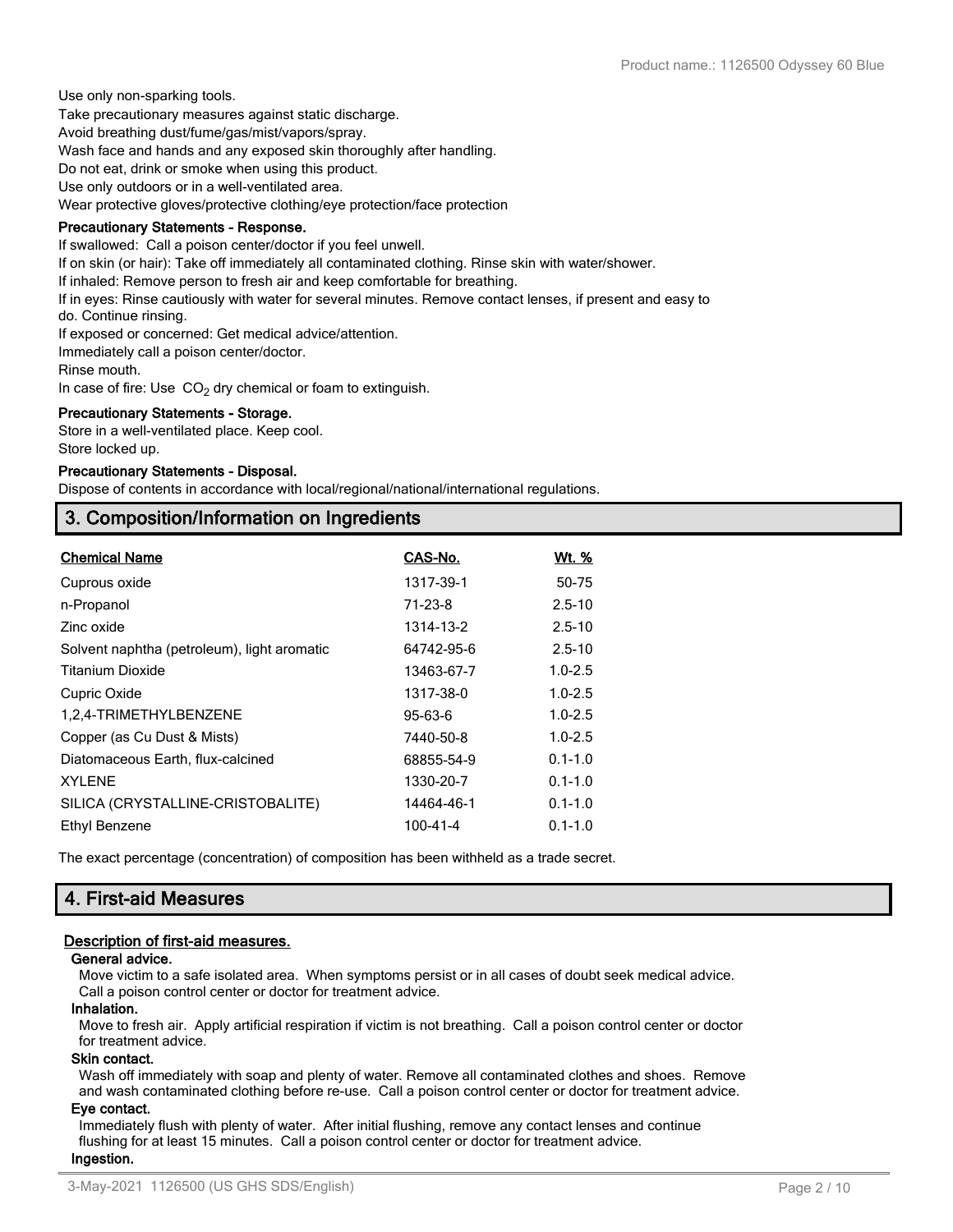Do not induce vomiting unless directed to do so by a physician or poison control center. Never give anything by mouth to an unconscious person. If swallowed, call a poison control center or doctor immediately.

#### **Symptoms.**

See Section 2 and Section 11, Toxicological effects for description of potential symptoms. **Notes to physician.**

Treat symptomatically.

## **5. Fire-fighting Measures**

#### **Extinguishing media.**

#### **Suitable extinguishing media.**

Use:. Dry powder. Alcohol-resistant foam. Carbon dioxide (CO<sub>2</sub>). Water may be used to cool and prevent the rupture of containers that are exposed to the heat from a fire.

#### **Extinguishing media which shall not be used for safety reasons.**

Water may be unsuitable for extinguishing fires.

#### **Special hazards arising from the substance or mixture.**

Vapors may travel to areas away from work site before igniting/flashing back to vapor source. Thermal decomposition can lead to release of irritating and toxic gases and vapors. Most vapors are heavier than air. Vapors may spread along ground and collect in low or confined areas (sewers, basements, tanks). Vapors may travel to source of ignition and flash back. Air/vapor mixtures may explode when ignited. Containers may explode when heated.

#### **Advice for firefighters.**

Evacuate personnel to safe areas.As in any fire, wear self-contained breathing apparatus pressure-demand, MSHA/NIOSH (approved or equivalent) and full protective gear.

### **6. Accidental Release Measures**

#### **Personal precautions, protective equipment and emergency procedures.**

#### **Personal precautions.**

Avoid contact with skin, eyes and clothing. Ensure adequate ventilation, especially in confined areas. All equipment used when handling the product must be grounded. Eliminate all ignition sources (no smoking, flares, sparks or flames in immediate area). Wear protective gloves/clothing and eye/face protection. Stop all work that requires a naked flame, stop all vehicles, stop all machines and equipment that may cause sparks or flames. Do not breathe vapors or spray mist. Avoid exceeding of the given occupational exposure limits (see section 8). Thoroughly decontaminate all protective equipment after use.

#### **Advice for emergency responders.**

Refer to protective measures listed in sections 7 and 8. Use personal protection recommended in Section 8.

#### **Environmental precautions.**

Prevent further leakage or spillage if safe to do so. Do not allow material to contaminate ground water system. Prevent entry into waterways, sewers, basements or confined areas. See Section 12 for additional Ecological information.

#### **Methods and materials for containment and cleaning up.**

#### **Methods for Containment.**

Absorb with earth, sand or other non-combustible material and transfer to containers for later disposal. Prevent further leakage or spillage if safe to do so. Pick up and transfer to properly labeled containers. Clean contaminated surface thoroughly. Ground and bond containers when transferring material. Take precautionary measures against static discharges. Use personal protective equipment. Remove all sources of ignition.

#### **Methods for cleaning up.**

Prevent further leakage or spillage if safe to do so. Keep away from open flames, hot surfaces and sources of ignition. Keep in suitable and closed containers for disposal. All equipment used when handling the product must be grounded. Keep combustibles (wood, paper, oil, etc) away from spilled material. Ventilate the area. Use personal protective equipment as required. Shut off ignition sources; including electrical equipment and flames. Clean contaminated objects and areas thoroughly while observing environmental regulations. Never return spills in original containers for re-use.

#### **Reference to other sections.**

See section 8 for more information.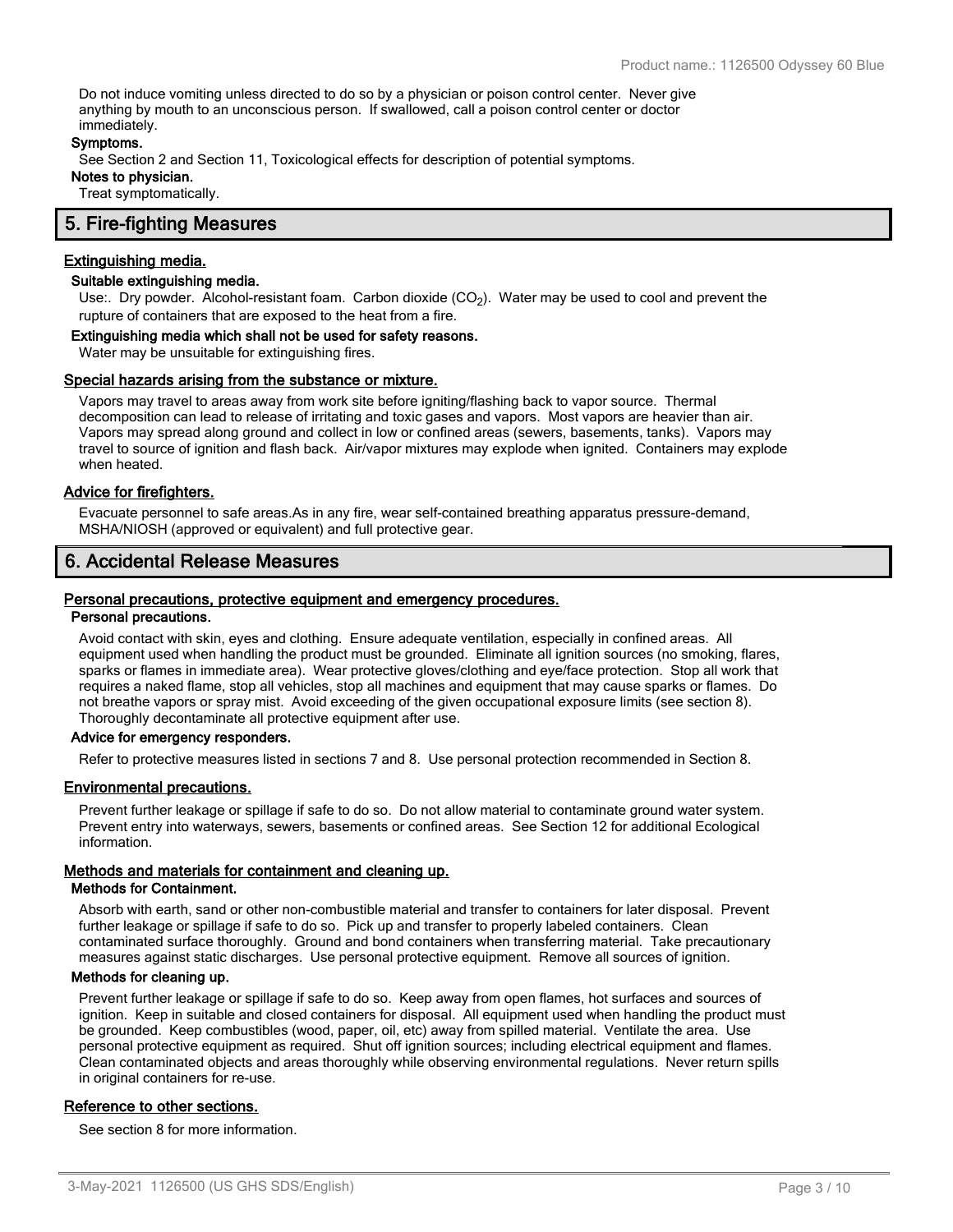## **7. Handling and Storage**

#### **Conditions for safe storage, including any incompatibilities.**

#### **Advice on safe handling.**

Avoid contact with skin, eyes and clothing. Handle in accordance with good industrial hygiene and safety practice. Keep away from open flames, hot surfaces and sources of ignition. Take precautionary measures against static discharges. Do not breathe vapors or spray mist. Use according to package label instructions. Do not pressurize, cut, weld, braze, solder, drill, grind, or expose container to heat, flame, sparks, static electricity, or other sources of ignition. Wash hands before breaks and immediately after handling the product. Ground and bond containers when transferring material. All equipment used when handling the product must be grounded.

#### **Hygiene measures.**

Handle in accordance with good industrial hygiene and safety practice for diagnostics. Do not eat, drink or smoke when using this product. Remove and wash contaminated clothing before re-use. Avoid contact with skin, eyes and clothing. Wash hands before breaks and immediately after handling the product.

#### **Storage Conditions.**

Keep container closed when not in use. Keep in properly labeled containers. Keep containers tightly closed in a dry, cool and well-ventilated place. Store in accordance with local regulations. Keep from freezing. Keep away from food, drink and animal feedingstuffs. Keep away from heat, hot surfaces, sparks, open flames and other ignition sources. No smoking.

## **8. Exposure Controls/Personal Protection**

| Ingredients with Occupational Exposure Limits             |                      |                       |                           |                         |  |
|-----------------------------------------------------------|----------------------|-----------------------|---------------------------|-------------------------|--|
| <b>Chemical Name</b>                                      | <b>ACGIH TLV-TWA</b> | <b>ACGIH-TLV STEL</b> | <b>OSHA PEL-TWA</b>       | <b>OSHA PEL-CEILING</b> |  |
| n-Propanol                                                | $100$ ppm            | N.E.                  | $200$ ppm                 | N.E.                    |  |
| Zinc oxide                                                | $2 \text{ mg/m}^3$   | 10 mg/m $3$           | 5 mg/m $3$                | N.E.                    |  |
| <b>Titanium Dioxide</b>                                   | 10 mg/m $3$          | N.E.                  | 15 mg/m $3$               | N.E.                    |  |
| Copper (as Cu Dust & Mists)                               | $0.2 \text{ mg/m}^3$ | N.E.                  | $0.1 \text{ mg/m}^3$      | N.E.                    |  |
| <b>XYLENE</b>                                             | $100$ ppm            | $150$ ppm             | $100$ ppm                 | N.E.                    |  |
| SILICA (CRYSTALLINE-CRISTOBALITE) 0.025 mg/m <sup>3</sup> |                      | N.E.                  | 50 $\mu$ g/m <sup>3</sup> | N.E.                    |  |
| Ethyl Benzene                                             | 20 ppm               | N.E.                  | $100$ ppm                 | N.E.                    |  |

**TLV = Threshold Limit Value TWA = Time Weighted Average PEL = Permissible Exposure Limit STEL = Short-Term Exposure Limit N.E. = Not Established**

#### **Engineering Measures.**

Ensure adequate ventilation, especially in confined areas. Apply technical measures to comply with the occupational exposure limits.

#### **Personal protective equipment.**

#### **Eye/Face Protection.**

If splashes are likely to occur, wear:. Face-shield. Safety glasses with side-shields. Tightly fitting safety goggles.

#### **Skin and body protection.**

Use:. Long sleeved clothing. Protective shoes or boots. Solvent-resistant gloves. Solvent-resistant apron and boots. Wear impervious gloves and/or clothing if needed to prevent contact with the material. Gloves must be inspected prior to use. Please observe the instructions regarding permeability and breakthrough time which are provided by the supplier of the gloves. Also take into consideration the specific local conditions under which the product is used, such as the danger of cuts, abrasion. Remove and wash contaminated clothing before re-use.

#### **Respiratory protection.**

In case of inadequate ventilation wear respiratory protection. If exposure limits are exceeded or irritation is experienced, respiratory protection should be worn. Respiratory protection must be provided in accordance with current local regulations.

### **9. Physical and chemical properties.**

#### **Information on basic physical and chemical properties.**

| <b>Physical state</b> | Liauid         |
|-----------------------|----------------|
| Appearance            | No Information |
| Color                 | Blue           |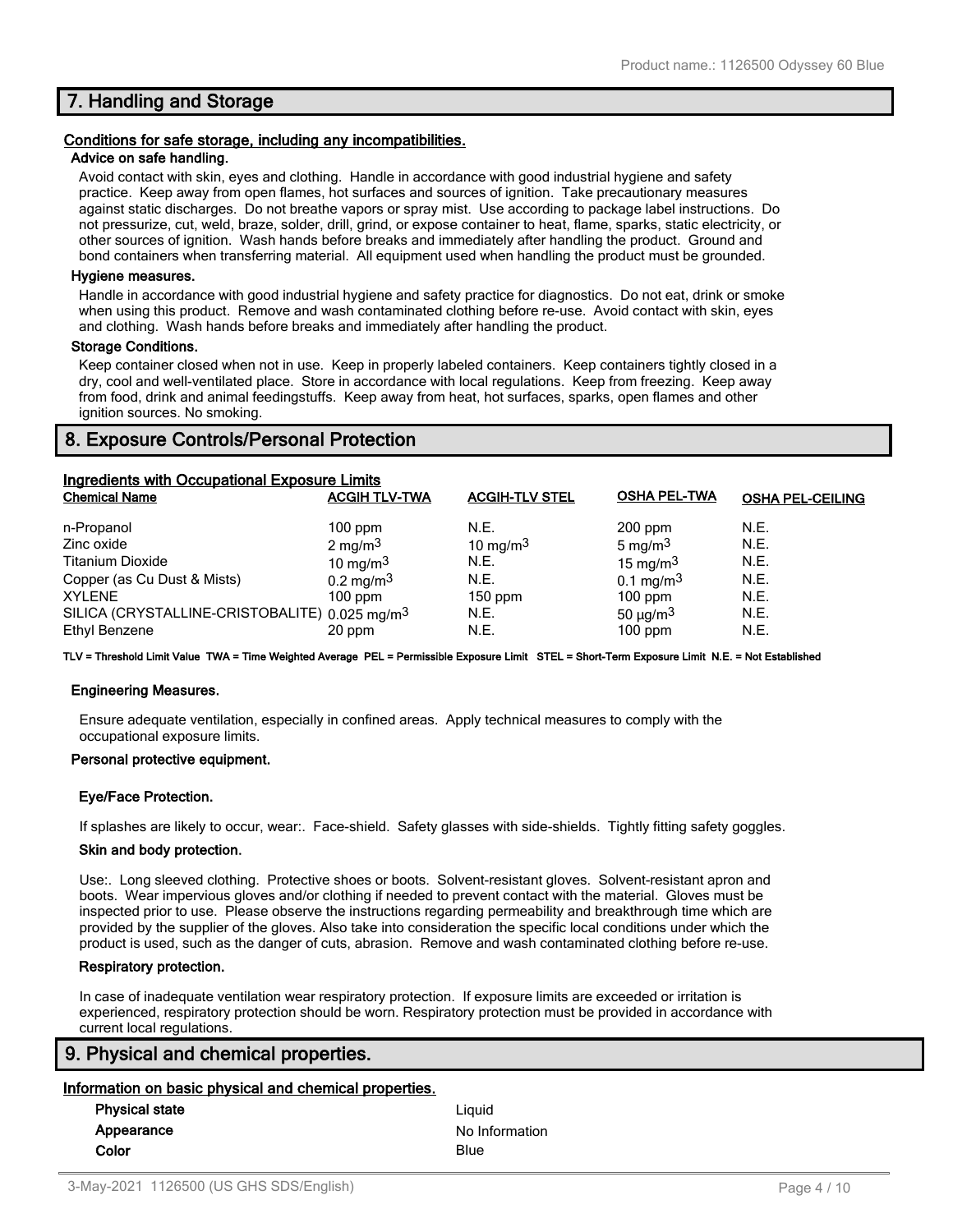| Odor                                      | Hydrocarbon-like          |
|-------------------------------------------|---------------------------|
| <b>Odor Threshold</b>                     | No Information            |
| рH                                        | No Information            |
| Melting/freezing point., °C (°F)          | No Information            |
| Flash Point., °C (°F)                     | 23 (73.40)                |
| Boiling point/boiling range., °C (°F)     | 97 - 3,000 (206.6 - 5432) |
| <b>Evaporation rate</b>                   | No Information Available  |
| <b>Explosive properties.</b>              | No Information            |
| Vapor pressure.                           | No Information            |
| Vapor density.                            | No Information            |
| Specific Gravity. (g/cm <sup>3</sup> )    | 2.575                     |
| Water solubility.                         | No Information            |
| Partition coefficient.                    | No Information            |
| Autoignition temperature., °C             | No Information            |
| Decomposition Temperature °C.             | No Information            |
| Viscosity, kinematic.                     | $>$ 22 mm $2/s$           |
| Other information.                        |                           |
| Volatile organic compounds (VOC) content. | 332 g/L                   |
| Density, Ib/gal                           | 21.442                    |

## **10. Stability and Reactivity**

#### **Reactivity.**

Stable under normal conditions.

#### **Chemical stability.**

Stable under recommended storage conditions.

#### **Possibility of hazardous reactions.**

None known based on information supplied.

#### **Conditions to Avoid.**

Heat (temperatures above flash point), sparks, ignition points, flames, static electricity. Keep away from heat and sources of ignition. Do not freeze.

#### **Incompatible Materials.**

None known based on information supplied.

#### **Hazardous Decomposition Products.**

Thermal decomposition can lead to release of irritating gases and vapours. Possible formation of carbon oxides, nitrogen oxides, and hazardous organic compounds.

## **11. Toxicological Information**

|                                                                                                                                                                                                                                      | <b>II. I</b> UAICOIOGICAI IIIIOIIIIIAUUII |                |                      |                           |
|--------------------------------------------------------------------------------------------------------------------------------------------------------------------------------------------------------------------------------------|-------------------------------------------|----------------|----------------------|---------------------------|
|                                                                                                                                                                                                                                      | Information on toxicological effects.     |                |                      |                           |
| Acute toxicity.                                                                                                                                                                                                                      |                                           |                |                      |                           |
| <b>Product Information</b>                                                                                                                                                                                                           |                                           |                |                      |                           |
| No Information                                                                                                                                                                                                                       |                                           |                |                      |                           |
| The following values are calculated based on chapter 3.1 of the GHS document.<br>ATEmix (oral)<br>693.3 mg/kg<br>ATEmix (dermal)<br>2,773.1 mg/kg<br>ATEmix (inhalation - dust/mist)<br>$1.82$ mg/l<br><b>Component Information.</b> |                                           |                |                      |                           |
| CAS-No.                                                                                                                                                                                                                              | <b>Chemical Name</b>                      | LD50 Oral      | <b>LD50 Dermal</b>   | <b>LC50 Inhalation</b>    |
| 1317-39-1                                                                                                                                                                                                                            | Cuprous oxide                             | 470 mg/kg Rat  | >2000 mg/kg Rat N.I. |                           |
| $71-23-8$                                                                                                                                                                                                                            | n-Propanol                                | 1870 mg/kg Rat | 4049 mg/kg<br>Rabbit | >13548 ppm Rat (Gas/Mist) |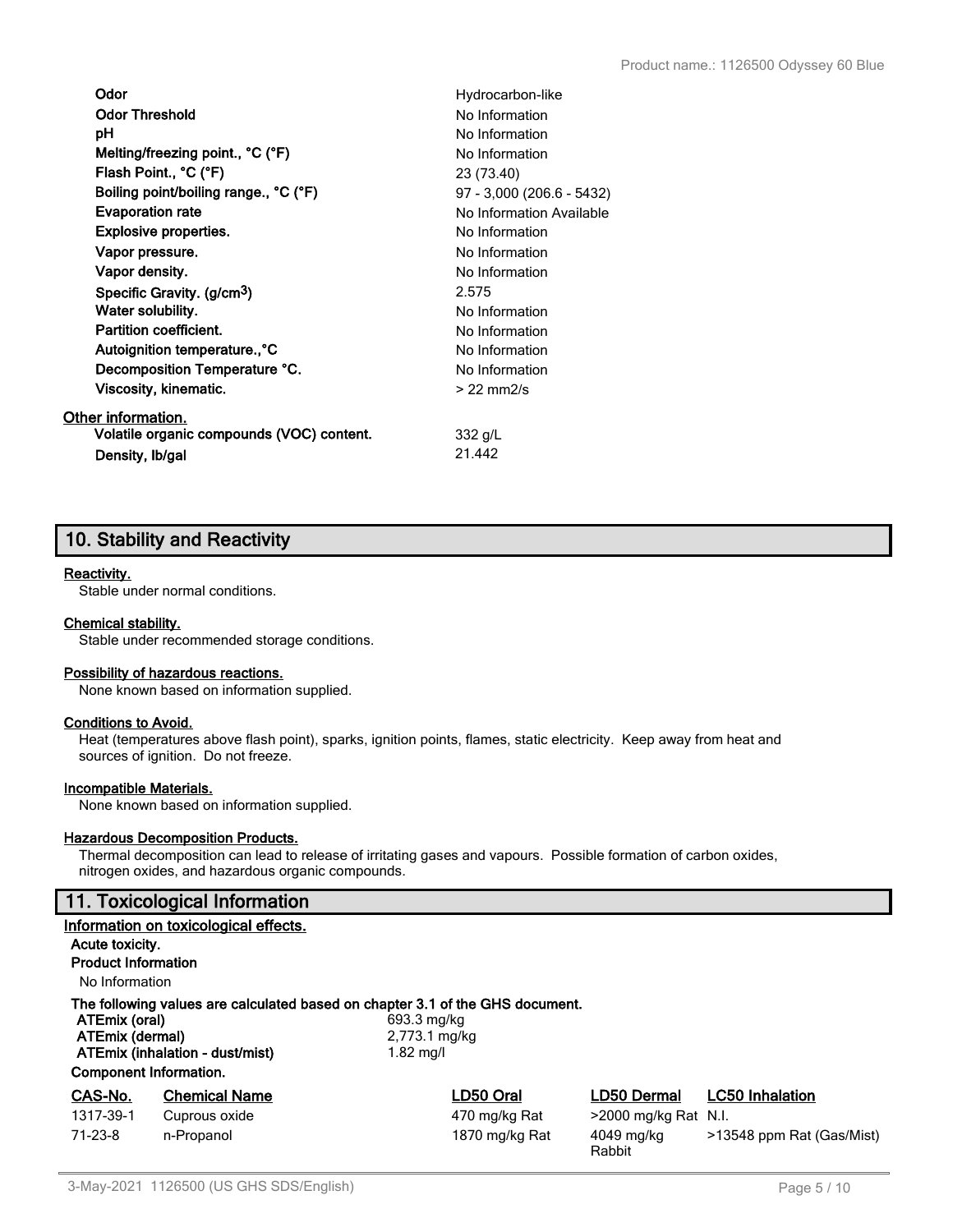|                                                            | Cuprous oxide<br>1317-39-1                      | EC50 96 h Desmodesmus<br>subspicatus 65 mg/L, EC50 96 h<br>Pseudokirchneriella subcapitata<br>0.021 - 0.037 mg/L, EC50 96 h |                                   |                           | EC50 48 h Daphnia magna 0.51<br>mg/L                   |
|------------------------------------------------------------|-------------------------------------------------|-----------------------------------------------------------------------------------------------------------------------------|-----------------------------------|---------------------------|--------------------------------------------------------|
| <b>Chemical Name</b>                                       |                                                 | <b>Toxicity to algae</b>                                                                                                    | <b>Toxicity to fish</b>           |                           | Toxicity to daphnia and other<br>aquatic invertebrates |
| <u>Toxicity.</u><br><b>Ecotoxicity effects.</b>            |                                                 | 5.11% of the mixture consists of ingredient(s) of unknown aquatic toxicity                                                  |                                   |                           |                                                        |
|                                                            | 12. Ecological Information                      |                                                                                                                             |                                   |                           |                                                        |
| Inhalation                                                 |                                                 |                                                                                                                             |                                   |                           |                                                        |
| <b>Primary Route(s) of Entry</b>                           |                                                 |                                                                                                                             |                                   |                           |                                                        |
| <b>Aspiration hazard.</b><br>No Information                |                                                 |                                                                                                                             |                                   |                           |                                                        |
|                                                            |                                                 | May cause damage to organs through prolonged or repeated exposure.                                                          |                                   |                           |                                                        |
|                                                            |                                                 | Specific target organ systemic toxicity (repeated exposure).                                                                |                                   |                           |                                                        |
| No Information                                             |                                                 | Specific target organ systemic toxicity (single exposure).                                                                  |                                   |                           |                                                        |
| No Information                                             |                                                 |                                                                                                                             |                                   |                           |                                                        |
| Reproductive toxicity.                                     |                                                 |                                                                                                                             |                                   |                           |                                                        |
| 100-41-4                                                   | <b>Ethyl Benzene</b>                            |                                                                                                                             | IARC Group 2B                     | Carcinogen                |                                                        |
| 14464-46-1                                                 |                                                 | SILICA (CRYSTALLINE-CRISTOBALITE)                                                                                           | IARC Group 1                      | <b>NTP Known</b><br>Human |                                                        |
| 1330-20-7                                                  | <b>XYLENE</b>                                   |                                                                                                                             | IARC Group 3                      |                           |                                                        |
| 68855-54-9                                                 |                                                 | Diatomaceous Earth, flux-calcined                                                                                           | IARC Group 2B<br>IARC Group 3     |                           |                                                        |
| CAS-No.<br>13463-67-7                                      | <b>Chemical Name</b><br><b>Titanium Dioxide</b> |                                                                                                                             | <b>IARC</b>                       | <b>NTP</b>                | <b>OSHA</b>                                            |
| No Information                                             |                                                 |                                                                                                                             |                                   |                           |                                                        |
| No Information<br>Carcinogenicity.                         |                                                 |                                                                                                                             |                                   |                           |                                                        |
| Germ cell mutagenicity.                                    |                                                 |                                                                                                                             |                                   |                           |                                                        |
| Ingestion.                                                 | May be harmful if swallowed.                    |                                                                                                                             |                                   |                           |                                                        |
| No Information                                             |                                                 |                                                                                                                             |                                   |                           |                                                        |
| No Information                                             | Respiratory or skin sensitization.              |                                                                                                                             |                                   |                           |                                                        |
| Eye damage/irritation.                                     |                                                 |                                                                                                                             |                                   |                           |                                                        |
| <b>Skin corrosion/irritation.</b><br><b>SKIN IRRITANT.</b> |                                                 |                                                                                                                             |                                   |                           |                                                        |
| $N.I. = No$ Information                                    |                                                 |                                                                                                                             |                                   |                           |                                                        |
| $100 - 41 - 4$                                             | <b>Ethyl Benzene</b>                            |                                                                                                                             | 3500 mg/kg Rat                    | 15400 mg/kg<br>Rabbit     | NA (Dust)                                              |
| 1330-20-7                                                  | <b>XYLENE</b>                                   |                                                                                                                             | 3500 mg/kg Rat                    | >4350 mg/kg<br>Rabbit     | 29.08 mg/L Rat (Vapor)                                 |
| 95-63-6                                                    | 1,2,4-TRIMETHYLBENZENE                          |                                                                                                                             | 3280 mg/kg Rat                    | >3160 mg/kg<br>Rabbit     | 18 mg/L Rat (Vapor)                                    |
| 1317-38-0                                                  | Cupric Oxide                                    |                                                                                                                             | N.I.                              | >2000 mg/kg Rat N.I.      |                                                        |
| 13463-67-7                                                 | <b>Titanium Dioxide</b>                         |                                                                                                                             | >10000 mg/kg Rat                  | N.I.                      | N.I.                                                   |
| 1314-13-2<br>64742-95-6                                    | Zinc oxide                                      | Solvent naphtha (petroleum), light aromatic                                                                                 | >5000 mg/kg Rat<br>8400 mg/kg Rat | N.I.<br>N.I.              | N.I.<br>N.I.                                           |
|                                                            |                                                 |                                                                                                                             |                                   |                           |                                                        |

 $\overline{\phantom{a}}$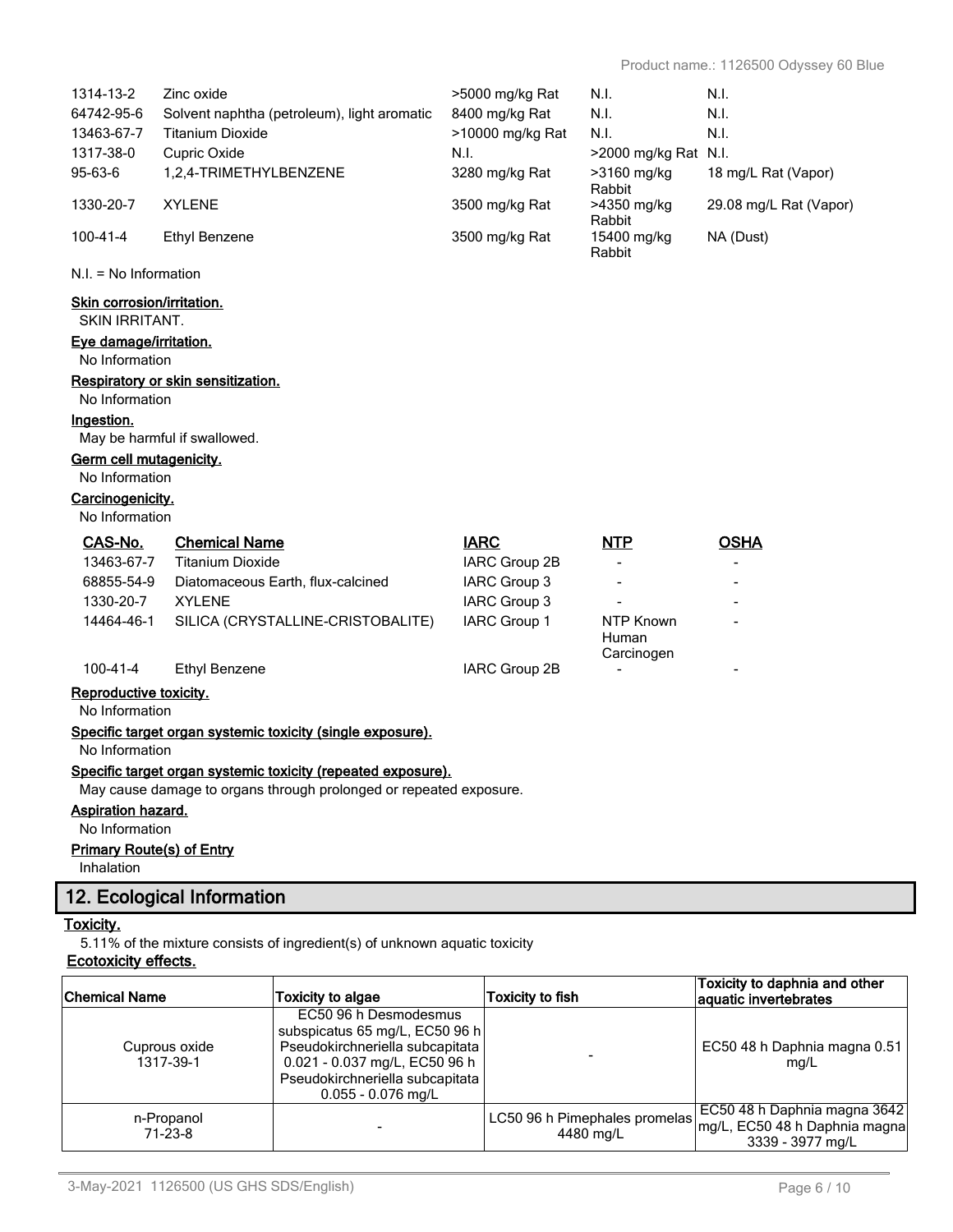| Zinc oxide<br>1314-13-2                                      |                                                                                                                                                                                                                                                     | LC50 96 h Danio rerio 1.55 mg/L                                                                                                                                                                                                                                                                                                                                                                                                                                                                         |                                                                               |
|--------------------------------------------------------------|-----------------------------------------------------------------------------------------------------------------------------------------------------------------------------------------------------------------------------------------------------|---------------------------------------------------------------------------------------------------------------------------------------------------------------------------------------------------------------------------------------------------------------------------------------------------------------------------------------------------------------------------------------------------------------------------------------------------------------------------------------------------------|-------------------------------------------------------------------------------|
| Solvent naphtha (petroleum),<br>light aromatic<br>64742-95-6 |                                                                                                                                                                                                                                                     | 9.22 mg/L                                                                                                                                                                                                                                                                                                                                                                                                                                                                                               | LC50 96 h Oncorhynchus mykiss EC50 48 h Daphnia magna 6.14<br>mg/L            |
| 1,2,4-TRIMETHYLBENZENE<br>95-63-6                            |                                                                                                                                                                                                                                                     | LC50 96 h Pimephales promelas<br>7.19 - 8.28 mg/L                                                                                                                                                                                                                                                                                                                                                                                                                                                       | EC50 48 h Daphnia magna 6.14<br>mg/L                                          |
| Copper (as Cu Dust & Mists)<br>7440-50-8                     | EC50 72 h Pseudokirchneriella<br>subcapitata 0.0426 - 0.0535 mg/<br>L, EC50 96 h Pseudokirchneriella<br>subcapitata 0.031 - 0.054 mg/L                                                                                                              | LC50 96 h Pimephales promelas<br>0.0068 - 0.0156 mg/L, LC50 96 h<br>Pimephales promelas <0.3 mg/L,<br>LC50 96 h Pimephales promelas<br>0.2 mg/L, LC50 96 h<br>Oncorhynchus mykiss 0.052 mg/<br>L, LC50 96 h Lepomis<br>macrochirus 1.25 mg/L, LC50 96<br>h Cyprinus carpio 0.3 mg/L,<br>LC50 96 h Cyprinus carpio 0.8<br>mg/L, LC50 96 h Poecilia<br>reticulata 0.112 mg/L                                                                                                                              | EC50 48 h Daphnia magna 0.03<br>mg/L                                          |
| <b>XYLENE</b><br>1330-20-7                                   |                                                                                                                                                                                                                                                     | LC50 96 h Pimephales promelas<br>13.4 mg/L, LC50 96 h<br>Oncorhynchus mykiss 2.661 -<br>4.093 mg/L, LC50 96 h<br>Oncorhynchus mykiss 13.5 - 17.3<br>mg/L, LC50 96 h Lepomis<br>macrochirus 13.1 - 16.5 mg/L,<br>LC50 96 h Lepomis macrochirus<br>19 mg/L, LC50 96 h Lepomis<br>macrochirus 7.711 - 9.591 mg/L,<br>LC50 96 h Pimephales promelas<br>23.53 - 29.97 mg/L, LC50 96 h<br>Cyprinus carpio 780 mg/L, LC50<br>96 h Cyprinus carpio >780 mg/L,<br>LC50 96 h Poecilia reticulata<br>$30.26 - 40.$ | EC50 48 h water flea 3.82 mg/L,<br>LC50 48 h Gammarus lacustris<br>$0.6$ mg/L |
| Ethyl Benzene<br>100-41-4                                    | EC50 72 h Pseudokirchneriella<br>subcapitata 4.6 mg/L, EC50 96 h<br>Pseudokirchneriella subcapitata<br>>438 mg/L, EC50 72 h<br>Pseudokirchneriella subcapitata<br>2.6 - 11.3 mg/L, EC50 96 h<br>Pseudokirchneriella subcapitata<br>$1.7 - 7.6$ mg/L | LC50 96 h Oncorhynchus mykiss<br>11.0 - 18.0 mg/L, LC50 96 h<br>Oncorhynchus mykiss 4.2 mg/L,<br>LC50 96 h Pimephales promelas<br>7.55 - 11 mg/L, LC50 96 h<br>Lepomis macrochirus 32 mg/L,<br>LC50 96 h Pimephales promelas<br>9.1 - 15.6 mg/L, LC50 96 h<br>Poecilia reticulata 9.6 mg/L                                                                                                                                                                                                              | EC50 48 h Daphnia magna 1.8 -<br>$2.4$ mg/L                                   |

#### **Persistence and degradability.**

No data are available on the product itself.

#### **Bioaccumulative potential.**

Discharge into the environment must be avoided.

| CAS-No.   | <b>Chemical Name</b>   | log POW       |
|-----------|------------------------|---------------|
| 71-23-8   | n-Propanol             | $0.25 - 0.34$ |
| 95-63-6   | 1.2.4-TRIMETHYLBENZENE | 3.63          |
| 1330-20-7 | XYI FNF                | $2.77 - 3.15$ |
| 100-41-4  | Ethyl Benzene          | 32            |

## **Mobility in soil.**

No information

### **Other adverse effects.**

No information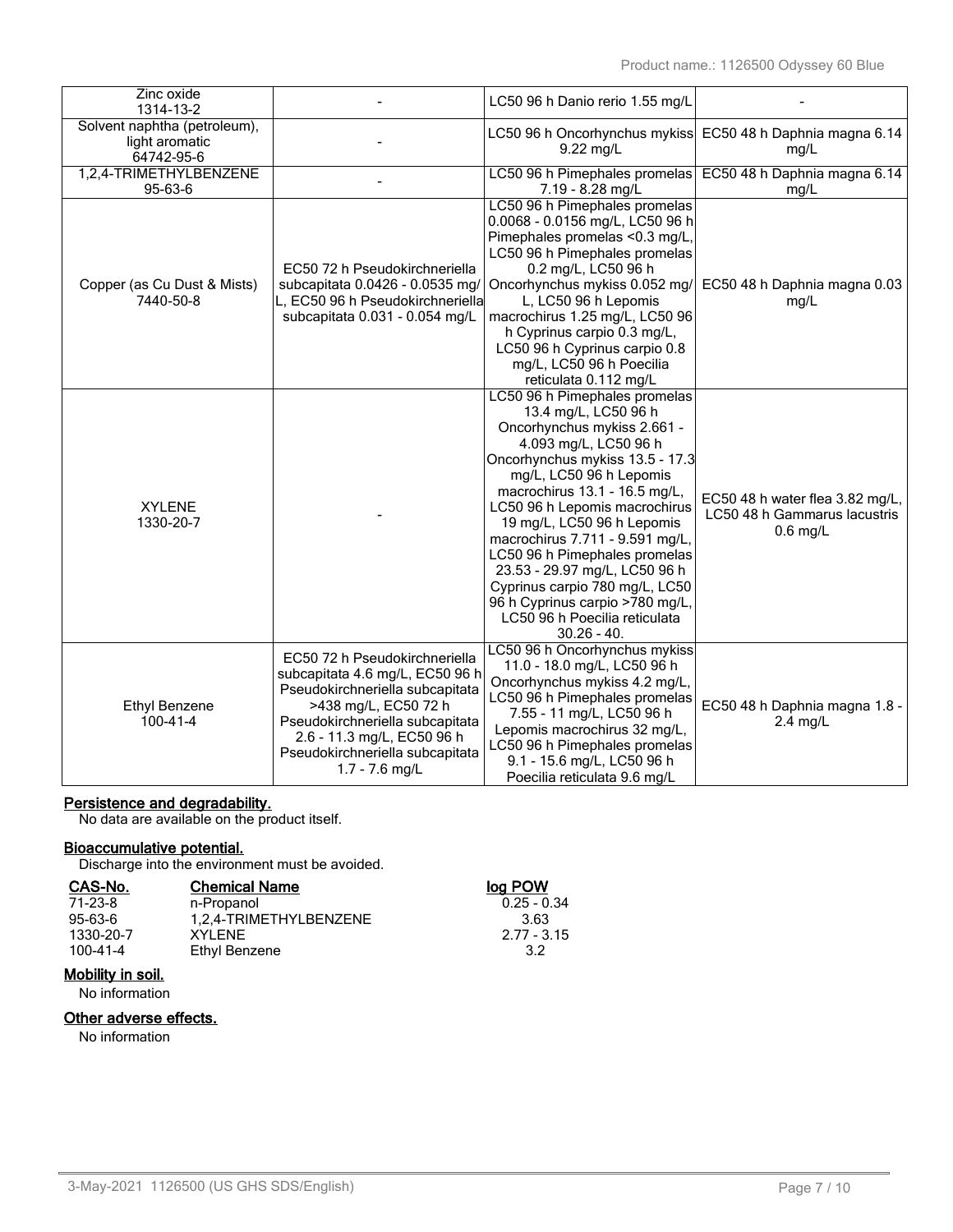## **13. Disposal Considerations**

#### **Waste Disposal Guidance.**

Pesticide wastes are acutely hazardous. Improper disposal of excess pesticide, spray mixture, or rinsate is a violation of Federal Law. If these wastes can not be disposed of by use according to label instructions, contact your State Pesticide or Environmental Control Agency, or the Hazardous Waste representative at the nearest EPA Regional Office for guidance. Disposal should be in accordance with applicable regional, national and local laws and regulations.

Empty containers should be taken to an approved waste handling site for recycling or disposal.

### **14. Transport Information**

## **DOT**

| <b>Shipping Name:</b>                                                                                                                        | Paints                                                                                    |
|----------------------------------------------------------------------------------------------------------------------------------------------|-------------------------------------------------------------------------------------------|
| <b>Hazard Class:</b>                                                                                                                         | 3                                                                                         |
| <b>UN/NA Number:</b>                                                                                                                         | 1263                                                                                      |
| <b>Packing Group:</b>                                                                                                                        | Ш                                                                                         |
| <b>Additional Information:</b>                                                                                                               | LTD QTY: This product may be reclassified as "limited quantity" per 49 CFR 173.150 (b)(3) |
| <b>IMDG</b><br><b>Proper Shipping Name:</b><br><b>Hazard Class:</b><br><b>UN Number:</b><br>Packing Group:<br><b>Additional Information:</b> | Paint<br>3<br>1263<br>Ш<br>Marine Pollutant: Copper                                       |

## **IATA**

| <b>Proper Shipping Name:</b> UN1263, Paint |   |
|--------------------------------------------|---|
| <b>Hazard Class:</b>                       | 3 |
| <b>Packing Group:</b>                      | Ш |

## **15. Regulatory Information**

### **International Inventories:**

| <b>TSCA</b>          | Complies |
|----------------------|----------|
| DSL                  |          |
| <b>DSL/NDSL</b>      | Complies |
| <b>EINECS/ELINCS</b> |          |
| <b>ENCS</b>          |          |
| <b>IECSC</b>         |          |
| <b>KECI</b>          |          |
| <b>PICCS</b>         |          |
| <b>AICS</b>          |          |
| <b>NZIoC</b>         |          |
| TCSI                 |          |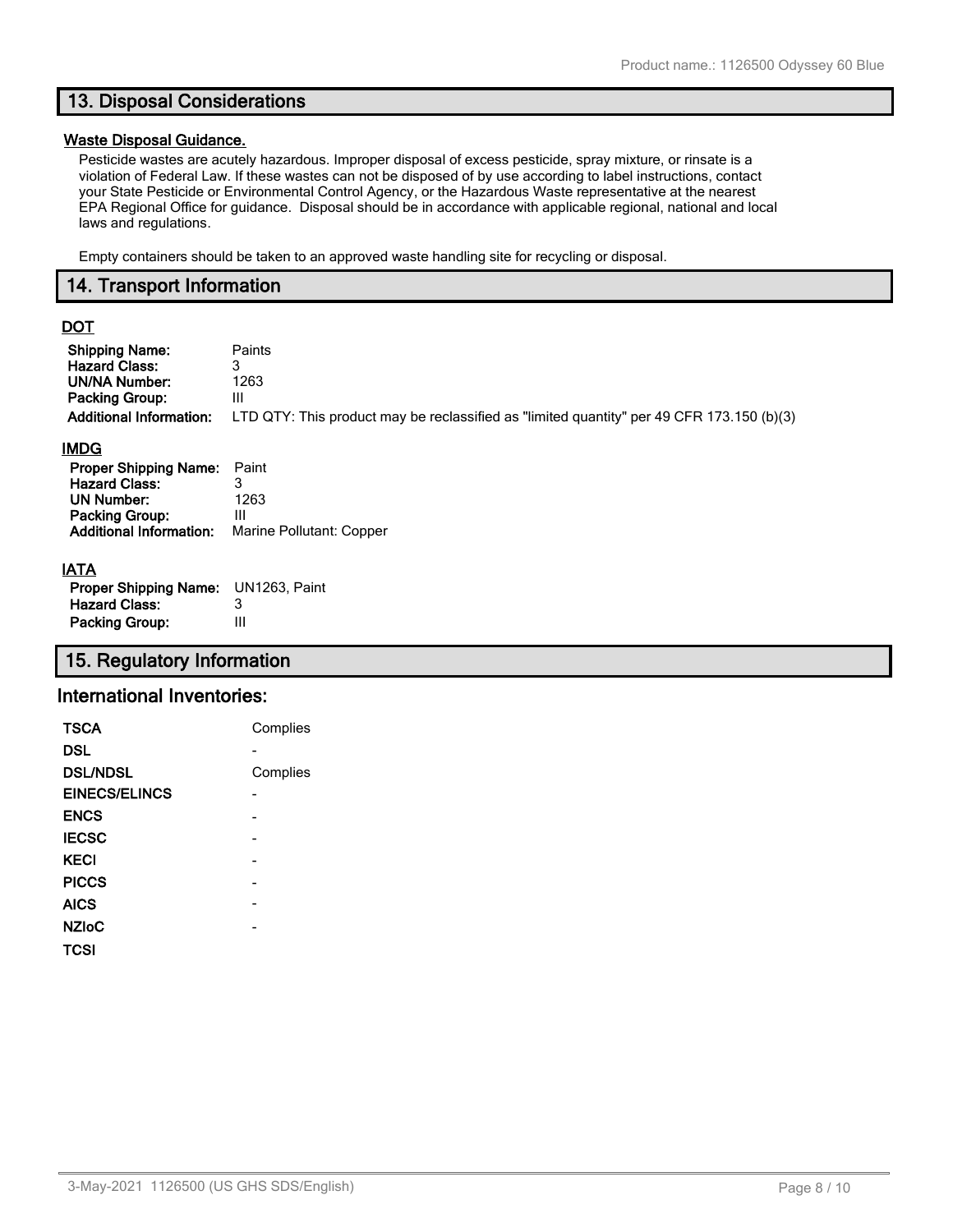| <b>TSCA</b>          | United States Toxic Substances Control Act Section 8(b) Inventory.                                |
|----------------------|---------------------------------------------------------------------------------------------------|
| <b>DSL</b>           | Canadian Domestic Substances List.                                                                |
| <b>DSL/NDSL</b>      | Canadian Domestic Substances List/Canadian Non-Domestic Substances List                           |
| <b>EINECS/ELINCS</b> | European Inventory of Existing Chemical Substances/European List of Notified Chemical Substances. |
| <b>ENCS</b>          | Japan Existing and New Chemical Substances.                                                       |
| <b>IECSC</b>         | China Inventory of Existing Chemical Substances.                                                  |
| <b>KECL</b>          | Korean Existing and Evaluated Chemical Substances.                                                |
| <b>PICCS</b>         | Philippines Inventory of Chemicals and Chemical Substances.                                       |
| <b>AICS</b>          | Australian Inventory of Chemical Substances.                                                      |
| <b>NZIOC</b>         | New Zealand Inventory of Chemicals.                                                               |
| <b>TCSI</b>          | <b>Taiwan Chemical Substance Inventory</b>                                                        |

## **U.S. Federal Regulations:**

## **SARA SECTION 313:**

This product contains the following substances subject to the reporting requirements of Section 313 of Title III of the Superfund Amendment and Reauthorization Act of 1986 and 40 CFR part 372: .

| <b>Chemical Name</b>        | CAS-No.        | <b>Weight Percent</b> |
|-----------------------------|----------------|-----------------------|
| 1.2.4-TRIMETHYLBENZENE      | $95 - 63 - 6$  | $1.0 - 2.5$           |
| Copper (as Cu Dust & Mists) | 7440-50-8      | $1.0 - 2.5$           |
| Ethyl Benzene               | $100 - 41 - 4$ | $0.1 - 1.0$           |

### **TOXIC SUBSTANCES CONTROL ACT 12(b):**

This product contains the following chemical substances subject to the reporting requirements of TSCA 12(B) if exported from the United States:.

| <b>Chemical Name</b> | CAS-No.   |
|----------------------|-----------|
| Lead                 | 7439-92-1 |

#### **U.S. EPA PESTICIDE INFORMATION**

#### **EPA Pesticide Registration Number:** 60061-49

**EPA STATEMENT:** This chemical is a pesticide product registered by the Environmental Protection Agency and is subject to certain labeling requirements under federal pesticide law. These requirements differ from the classification criteria and hazard information required for safety data sheets, and for workplace labels of non-pesticide chemicals. Following is the hazard information as required on the pesticide label:

**EPA PESTICIDE LABEL:** CAUTION. Causes moderate eye irritation.

### **CALIFORNIA PROPOSITION 65 CARCINOGENS**



Warning: The following ingredients present in the product are known to the state of California to cause Cancer:.

| <b>Chemical Name</b>                     | CAS-No.        |
|------------------------------------------|----------------|
| <b>Titanium Dioxide</b>                  | 13463-67-7     |
| Ethyl Benzene                            | $100 - 41 - 4$ |
| Benzene, (1-methylethyl)-                | $98 - 82 - 8$  |
| Crystalline silica (Quartz) (Respirable) | 14808-60-7     |
| Lead                                     | 7439-92-1      |

### **CALIFORNIA PROPOSITION 65 REPRODUCTIVE TOXINS**

# WARNING

Warning: The following ingredients present in the product are known to the state of California to cause birth defects, or other reproductive hazards.

#### **Chemical Name CAS-No.**

Lead 7439-92-1